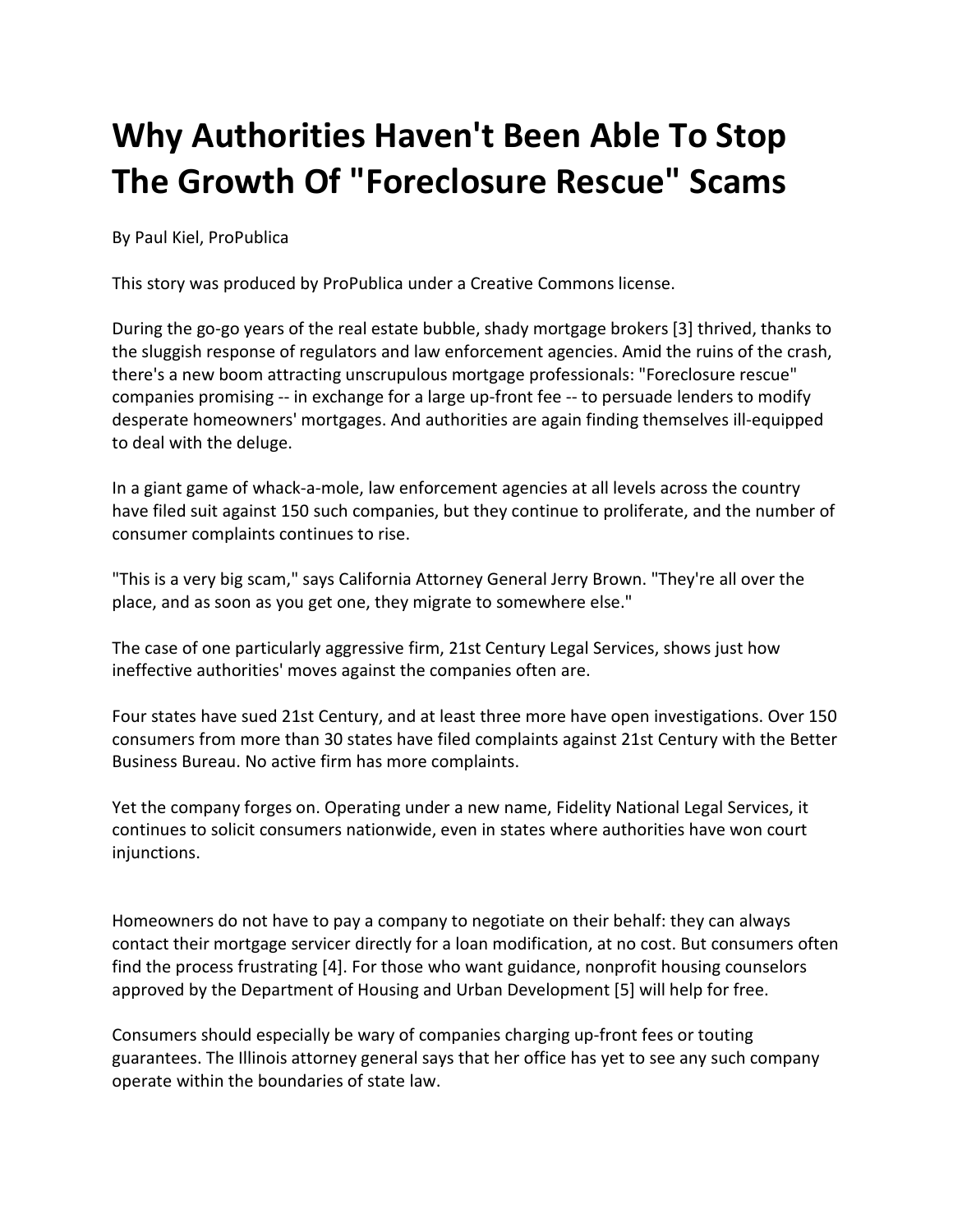Deception seems to be at the heart of the business model. Internal e-mails [6] from an Anaheim-based firm sued in July by the Federal Trade Commission alongside the states of California and Missouri reveal a boiler-room sales operation where management motivated its "counselors" with commissions and "Rolex races."

When the company's operations manager wrote that the firm ought to inform clients that it couldn't stop foreclosure, a sales manager, Feisal Cortez, replied [6]: "If we say 'WE DO NOT STOP FORECLOSURE' we are going to lose 75% of our business. If they implement this verbage (sic) in customer service ... excuse my language but WE'RE FUCKED!"

The ongoing suit charges that the company, US Foreclosure Relief, and eight associated firms deceived consumers. Steve Krongold, the lawyer for the firm's owner, said there were "a couple errant rogue salespeople who lied in e-mails and on calls," but that the company had been making progress in modifying its customers' loans when a court order in the case this summer allowed authorities to take control of the company.

Real estate professionals and mortgage brokers are the driving force behind the boom. Indeed, some of the same brokers who stoked the housing boom are now making their living off homeowners stuck in the sort of toxic loans they peddled.

"The mortgage brokerage business dried up, and so the same loans that they went out and originated, they're coming in to try and modify," said Thomas McNamara, a former prosecutor appointed by the federal court to assess US Foreclosure Relief's business.

Take the case of the Southern California-based 21st Century Legal Services, and its president, Andrea Ramirez.

In a lawsuit filed in federal court in California, former clients have accused Ramirez, then working as a mortgage broker, of fabricating documentation to support their application in 2006 for an adjustable-rate loan they couldn't afford.

Susan McClanahan and her husband say that it was only after they signed their loan documents that they discovered the application misstated their income and assets. They also found that Ramirez had included in their application a letter from a James C. Henry, who claimed to have prepared the couple's income tax returns for the past 11 years. (Henry told us he hadn't written the letter and said his only contact with Ramirez came when he prepared her returns a few years ago.)

Ramirez did not respond to multiple requests for comment. Ramirez's lawyer, Kathleen Moreno, responded only with a statement that she'd been "informed of hundreds of positive statements regarding [21st Century's] services."

Since no one from 21st Century or Fidelity National Legal Services would answer questions about the company, it's impossible to verify such a claim. It does appear, however, that the company hasn't even been able to prevent foreclosures for its own employees.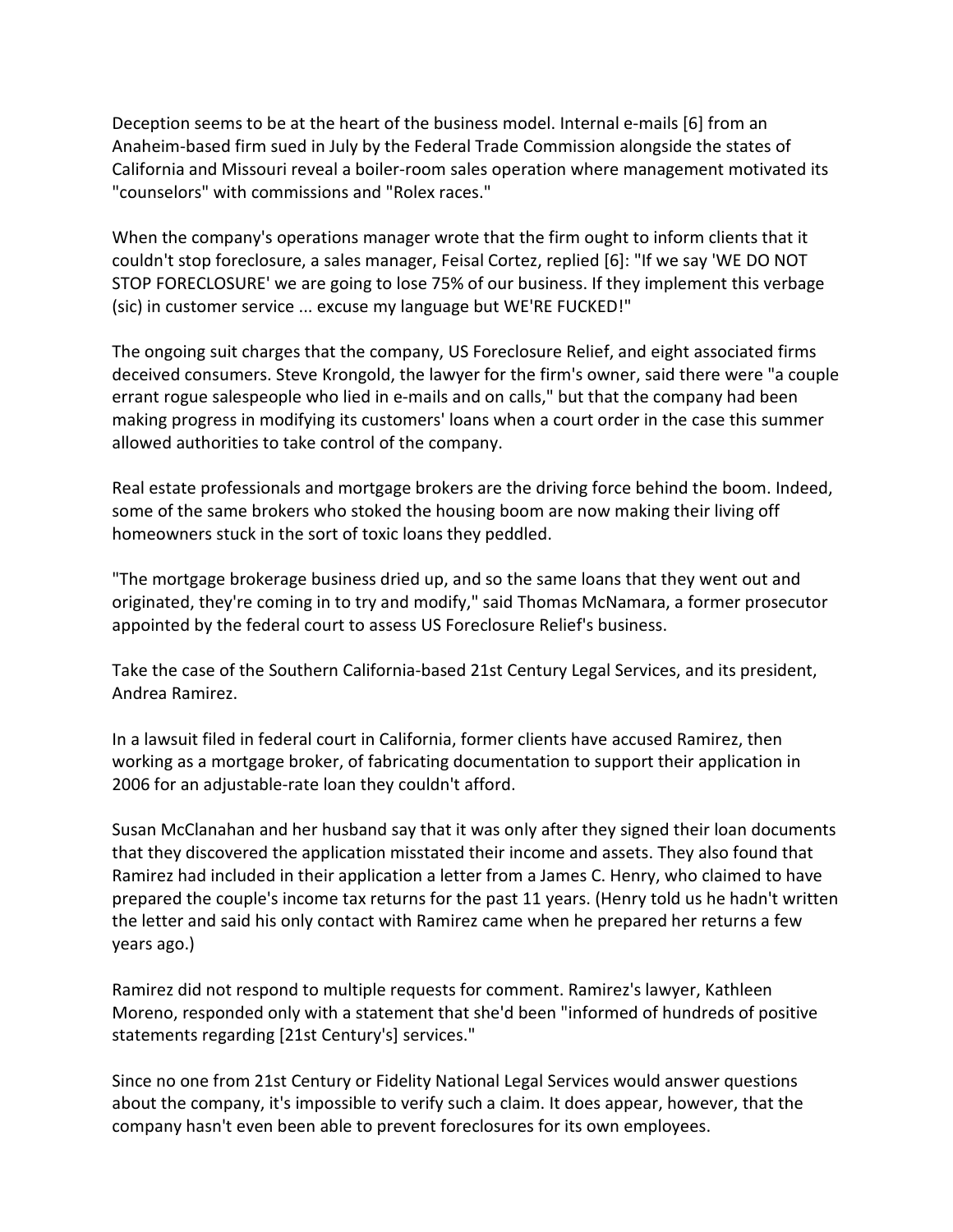Ruby Encina, a close business associate of Ramirez, was foreclosed on and declared bankruptcy in July. In her bankruptcy petition, she listed her occupation as "Customer Service," 21st Century Legal Services. Encina could not be reached for comment.

In nearly a dozen interviews, recent clients of 21st Century Legal Services told the same story over and over again.

Loan mod firms pull in clients via TV, radio, direct mail, Web sites, e-mail, and phone calls. 21st Century has used all of these avenues, but it has been most persistent in directly calling struggling homeowners. One homeowner complained that the firm had been calling three or four times each day.

21st Century's pitch is particularly alluring, because it goes even beyond a guarantee to provide the "proposed loan modification." All of its potential clients get this letter [7], which goes so far as to detail what the new monthly payment (based on a rock-bottom interest rate ranging from 3.25 percent to 4.5 percent) will be and when it will start. Some think 21st Century is offering a refinancing.

An undercover tape (MP3 [8], transcript [9]), made by the North Carolina attorney general's office shows a 21st Century salesman in action [9]. Over the course of the 18-minute phone call, the rep, who refused to give his full name, threw everything he had at his mark, from "30-year fixed or whatever kind of fix you need" to criticizing all those misguided homeowners who've tried to modify their loans "for free."

Homeowners have paid the company anywhere between \$1,200 and \$6,700, depending on the size of their mortgage (or, sometimes, two mortgages).

Many customers of 21st Century say they were told to stop mortgage payments. The company also instructs its clients not to contact their lenders about a modification, because "providing details regarding your modification to your lender may compromise the negotiation process," as a "Disclaimer Notice" given to clients [10] puts it.

It's often months before homeowners learn that 21st Century made no attempt to negotiate on their behalf. Sometimes, that discovery comes via a foreclosure notice.

When customers try to recoup their money, they're given the runaround. One scammed homeowner in North Carolina said she'd called 21st Century 30 times trying to get a refund.

After countless calls to 21st Century, Debbie Merritt of Collingswood, N.J., still hasn't gotten her roughly \$1,600 back. "Now when we get things in the mail that say 'we can get you a modification,' we just throw it away," Merritt says.

ProPublica's numerous attempts to get someone from 21st Century to answer questions about the company were fruitless. We were told management was busy with clients or everyone was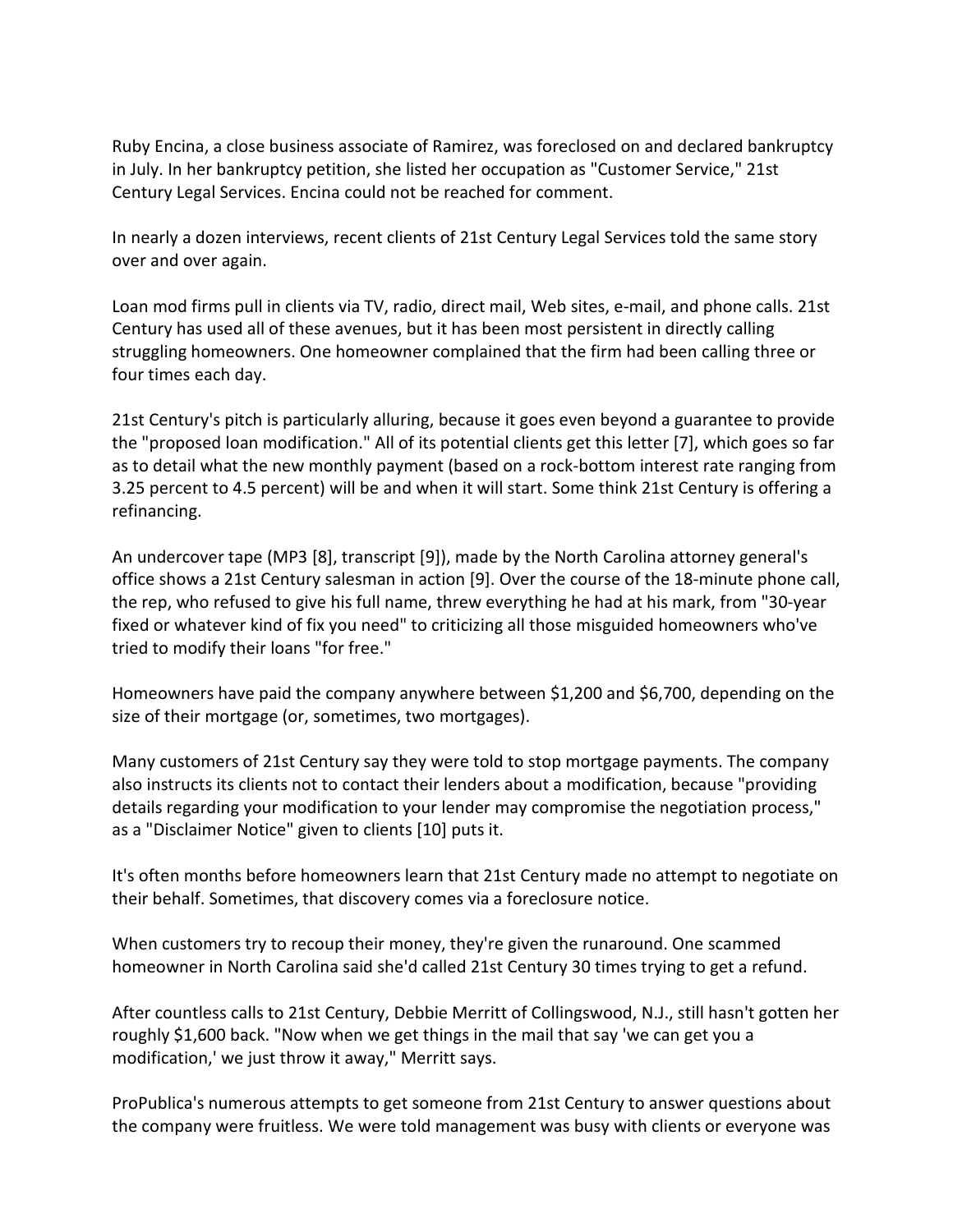in an "important meeting," or we were promised that someone would call in 10 minutes. No one ever did.

The company has been similarly reluctant to answer questions from other news outlets - with the exception of NBC affiliate WCNC in North Carolina [11]. A reporter at the station spoke with a man who identified himself as Mike Nehmeh, a lawyer at 21st Century. Nehmeh denied that the company had told any of its customers to stop their mortgage payments and called those who'd demanded a refund "crybabies."

Nehmeh did not respond to our calls for comment.

21st Century has attracted plenty of attention from authorities, so how is it that despite all the letters, lawsuits and court injunctions, the company continues to operate?

The fight against 21st Century and companies like it has been largely left to state law enforcement agencies, which have limited means and powers to stop them.

Federal, state and local authorities have mainly attacked the problem through a combination of attempts to boost consumer awareness and through lawsuits, which typically seek to stop the company from operating in a single state.

In April and again in September, the heads from HUD, the FTC, the Treasury and the Justice Department, along with state attorneys general, met and held press conferences about the "foreclosure rescue" boom. Collectively, the states have investigated at least 500 companies and filed at least 150 suits, according to statistics gathered by a working group of attorneys general. The FTC has filed suit against 22 companies since February 2008.

By the end of July, court injunctions prevented 21st Century from operating in Arkansas, North Carolina, Ohio and Indiana. Yet it has largely ignored the injunctions. In three of the states - Arkansas, Indiana and Ohio -- it has continued to operate, just under the new name Fidelity National Legal Services.

Fidelity is registered at the same address as 21st Century. Its pitch letter to consumers [7] is identical to 21st Century's. It even appears to share the same employees.

The Arkansas Securities Department has filed three separate actions after court orders failed to stop solicitations in the state, the third filed against Fidelity National. Finally, this month, a judge permanently banned 21st Century from the state and ordered the company to pay \$130,000 in fines. But it is difficult for Arkansas to pursue a California-based company, even to enforce a court-ordered fine.

Currently, only about half of states have laws that impose constraints on "foreclosure rescue operations," according to a July report from the National Consumer Law Center. These typically ban up-front payments.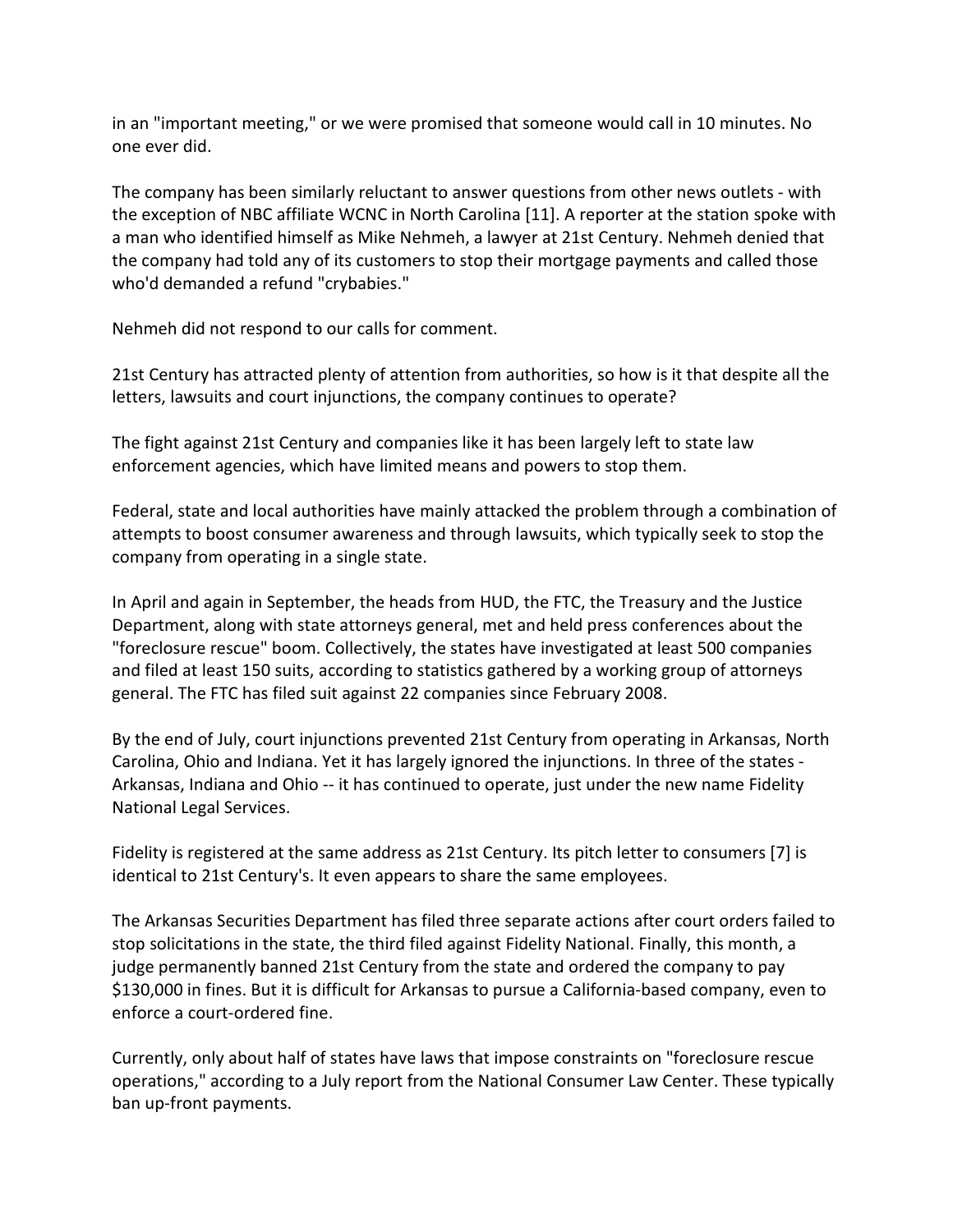The FTC is currently considering proposing a rule that would ban up-front fees to "foreclosure rescue" companies nationwide. In a comment letter [12] to the FTC about the proposed rule, the National Association of Attorneys General said it would "provide a means to end piecemeal enforcement actions."

Deborah Hagan, the chief of the Illinois attorney general's Consumer Protection Division, says such a rule would allow state law enforcement to obtain nationwide injunctions against firms like 21st Century in federal court, pool resources with other states, and make judgments easier to enforce.

Many "foreclosure rescue" companies such as 21st Century also use a loophole that allows attorneys to collect up-front fees. "All that stuff on the news about fraudulent companies asking for money up-front is a bunch of garbage," says the 21st Century salesman on the undercover tape [9]. "We ask for a percentage up-front because it's a retainer fee for our attorney." Many state laws, including California's, have such an exemption.

The National Association of Attorneys General has urged that all up-front fees should be barred without exception for lawyers or anyone else. Hagan said such a blanket ban would help send consumers a clear message that up-front fees are a red flag.

An FTC spokesman said he couldn't say when the FTC might issue its rule. Meanwhile, authorities say that the number of consumer complaints about these firms continue to rise.

The boom dates to at least 2007, said Alison Southwick of the Better Business Bureau, when the BBB issued its first warning about "foreclosure rescue" companies. "At the time, there were a handful of companies that were producing hundreds of complaints across the country," says Southwick, but since then, there's been an explosion. "Now we're seeing hundreds and hundreds of companies producing a handful of complaints each." More than 730 foreclosure rescue firms have set up shop in Southern California alone, according to the BBB.

Southwick and others attribute the success of the firms mainly to the increase in delinquencies and foreclosures. But consumer advocates also say the failure of mortgage servicers to deal with the volume of troubled homeowners has helped drive consumers to foreclosure rescue firms such as 21st Century. "For people who are desperate, who've tried and tried to contact their servicer, this type of scam can get some traction," says O. Max Gardner III, a bankruptcy lawyer in North Carolina. "At least you're talking to a real person."

"Because of the vulnerability of homeowners facing foreclosure, they're easy pickings for those who would exploit the situation," says Brown, the California attorney general. In August, his office unveiled a Loan Modification Fraud Web site [13], complete with consumer tips to avoid being scammed. It also demanded that 27 loan consultants, 21st Century among them, justify suspect marketing claims. Brown says 21st Century hasn't responded to the order.

Emily Witt contributed reporting to this story.